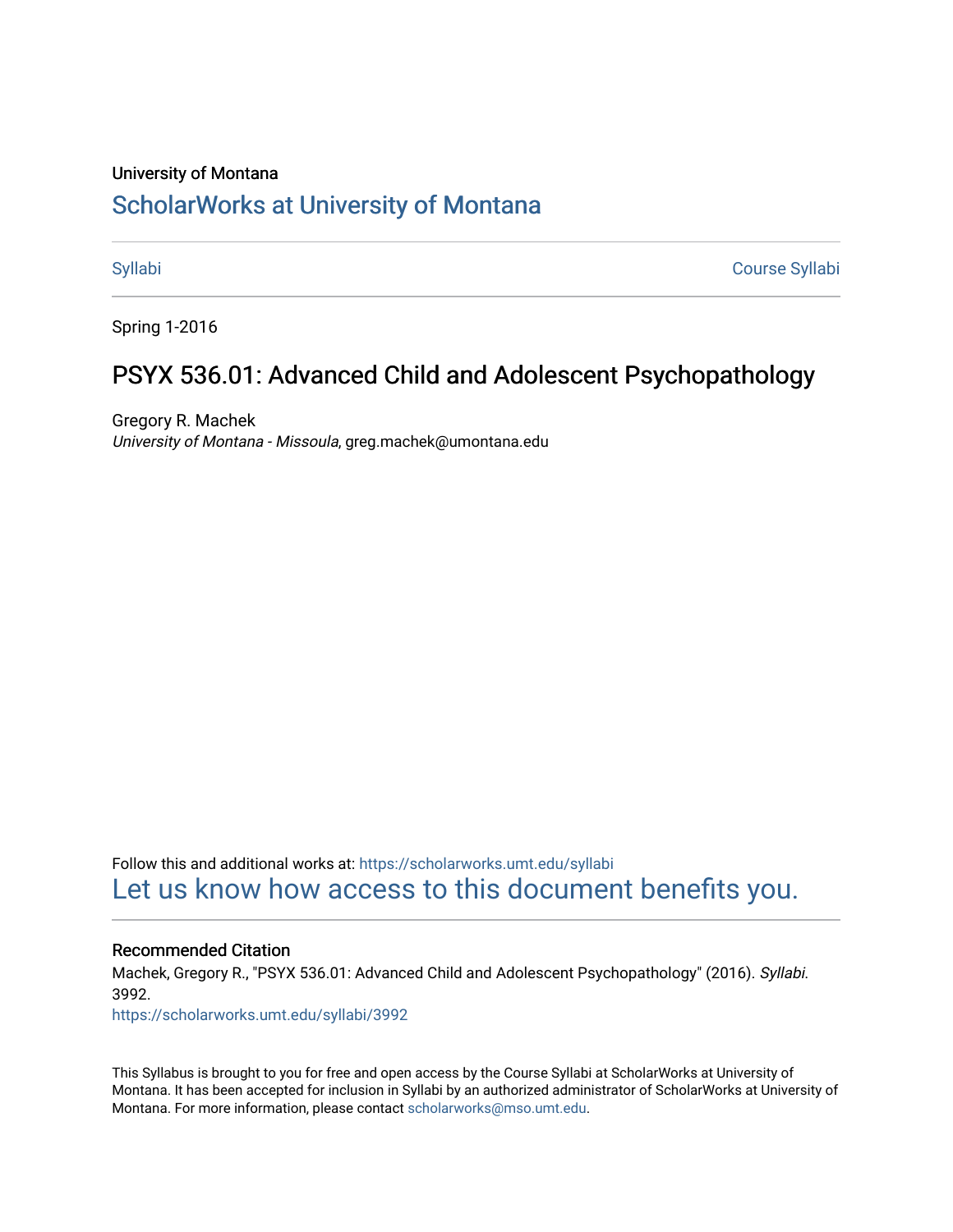# **Psyx 536 – Spring 2016**

# **Advanced Child and Adolescent Psychopathology**

## **Course Information**

**Location:** Skaggs 303 **Time:** Tuesday: 3:10-4:00 Thursday: 2:40-4:30

## **Instructor Information**

Instructor: Greg Machek, Ph.D. Email: [greg.machek@umontana.edu](mailto:greg.machek@umontana.edu) Phone: (406) 243-5546 Office: Skaggs Building, Room 240 Office hours: Wednesdays, 2:00-3:30

# **Course Description**

Psyx 536 is a graduate-level overview of common child and adolescent psychopathologies, such as autism, ADHD, anxiety and depression, and eating disorders.

# **Course Objectives**

Major learning components include the understanding of epidemiology, etiology, accompanying characteristics, and relevant diagnostic criteria for the various disorders. Thus, a primary goal of this course is to supply you with the necessary knowledge to distinguish among the major mental disorders commonly seen in children and adolescents. Additionally, we will survey some treatment components and assessment techniques, as these are intricately tied to our knowledge about the nature of any given disorder (however, this course does not presume to be a "treatment" or "assessment" course). In addition, for each disorder, we will discuss the relevant educational (IDEA) categories under which children with each disorder might be served in the school system.

# **APA Core Content Areas Covered**

This course covers the following APA core content areas (APA accreditation domain B3):

• Biological aspects of behavior; Cognitive aspects of behavior; Affective aspects of behavior; Social aspects of behavior; Individual differences in behavior; Human Development; Dysfunctional behavior or psychopathology; Theories and methods of assessment and diagnosis; Theories and methods of effective intervention.

# **NASP Training Domains Covered**

This course covers the following NASP training domains (objectives):

• Domain 1: Data-Based Decision Making and Accountability (provides knowledge on appropriate models and methods of assessment for certain disorders/symptoms); Domain 4: Interventions and Mental Health Services to Develop Social and Life Skills (Provides information on the biological, cultural, developmental, and social influences on behavior and mental health, behavioral and emotional impacts on learning and life skills, and evidence-based strategies to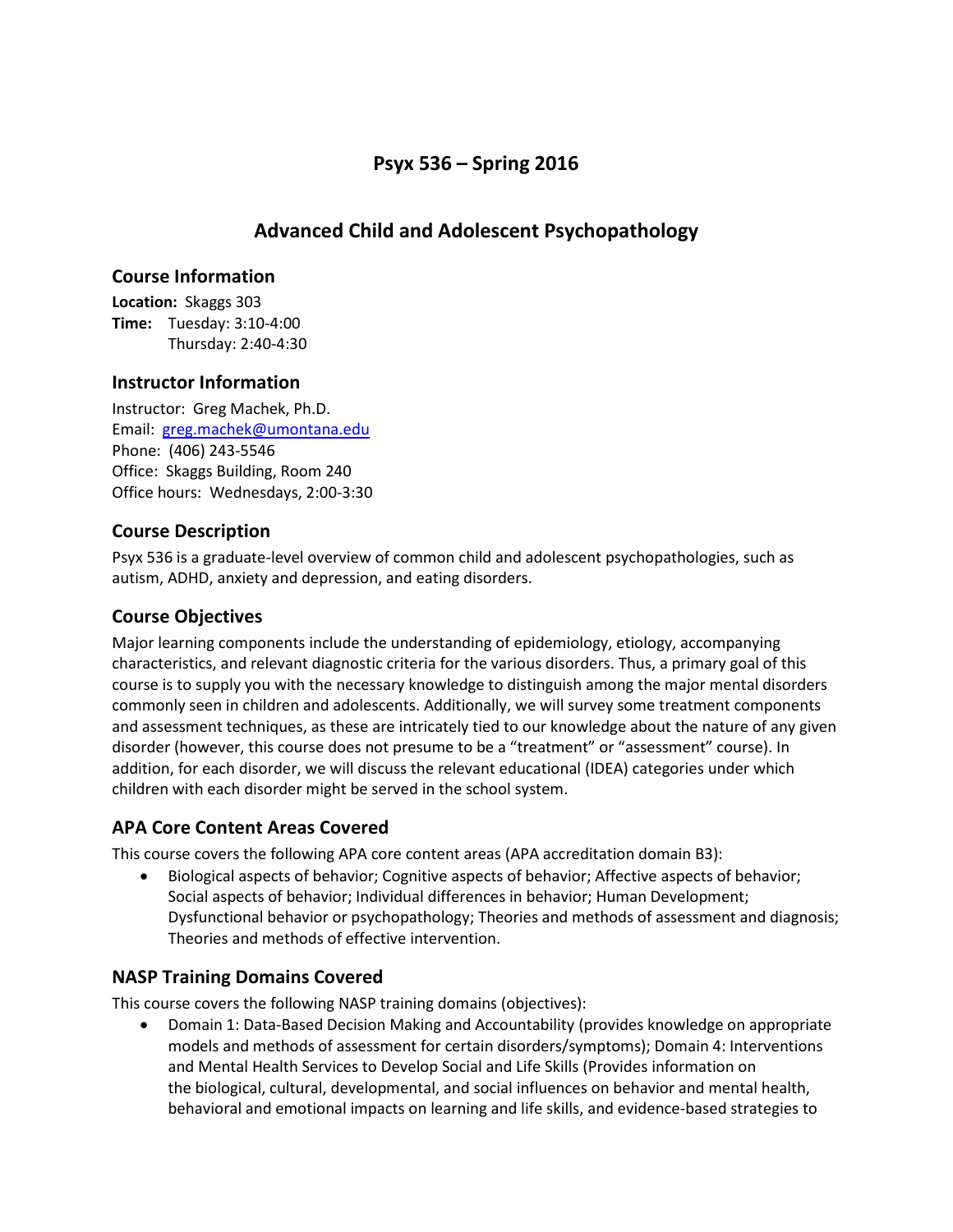promote social–emotional functioning and mental health); Domain 6: Preventive and Responsive Services (provides information on the principles and research related to resilience and risk factors in learning and mental health); Domain 8: Diversity in Development and Learning (provides knowledge regarding individual differences, abilities, disabilities, and other diverse child characteristics, including factors related to culture, context, and individual and role difference).

# **Course Format**

As a survey course, lecture presentations will be a component. However, since your text and other assigned readings cover a vast amount of content, I obviously cannot (and do not intend to) repeat much of the material in the assigned readings. However, I would like informed discussions regarding the reading material to be a major component of the class. One of your jobs, then, is to read carefully and critically, identifying main points and bringing questions and/or comments about the readings to class (**Note: for each reading, identify 3 points of interest to you that could be discussed. We will not cover ALL of these for EVERY class, but it helps keep everyone engaged in the readings and cuts down on awkward silences. I "may" ask you to send in these questions and comments prior to each class if it appears that participants are not coming prepared)**. I would also like to encourage as much discussion as possible. Finally, there will be times for in-class group work and subsequent discussion, mainly revolving around case studies.

## **Required Texts**

E. J. Mash & R. A. Barkley (Eds.). (2014). Child Psychopathology, 3<sup>rd</sup> Edition. New York: Guilford Press. *\*Note: in this syllabus, when I simply say, "text," I am referring to this book.*

\*American Psychiatric Association. (2014) *Diagnostic and statistical manual of mental disorders* (5th ed.,). Washington, DC: Author.

\*NOTE that this text is available online. Specifically, from the "Research Tools" section of the Mansfield Library website, go the "Databases" link. From there, find your way to the database titled, "Psychiatryonline," which can easily be found under the 'P' section.

### **Additional Readings**

Readings from relevant journals or other books are listed at the end of the syllabus and are available on the Moodle system. All readings will be posted in advance. I have posted not only your "required" readings, but *most* of the "recommended readings," are there as well.

# **Grading/Evaluation**

Multiple processes of evaluation will occur for this course. I assume that adequate engagement in the text and DSM-V will lead to an in depth and lasting (long-term memory) understanding of basic diagnostic criteria and characteristics. Additionally I assume that another essential measure of your having met the objectives of this course is your ability to synthesize the material you have learned and to present your ideas to others (orally and in writing). With this in mind, evaluation of your progress will be through the following components: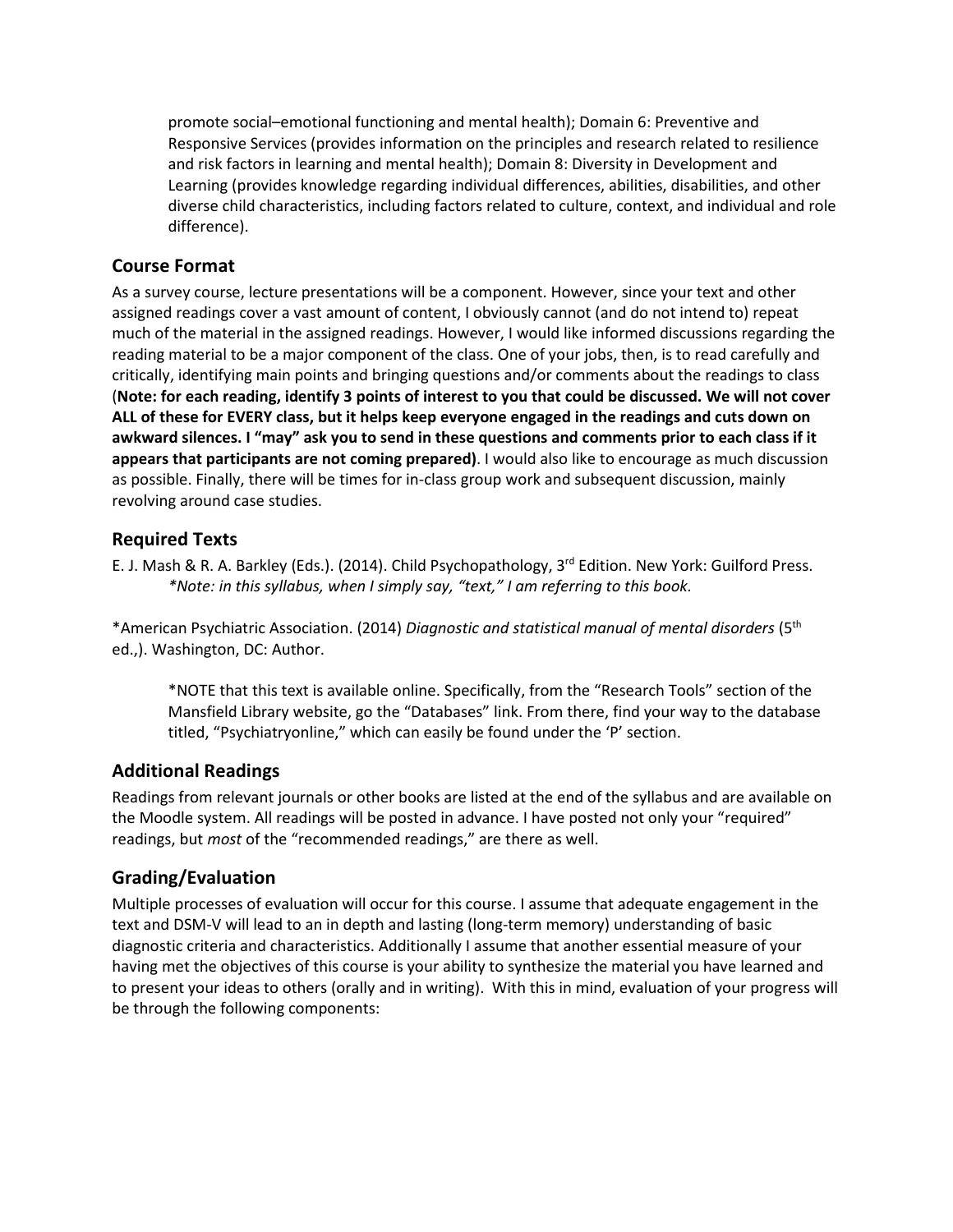### **35% Quizzes**

There will be 3 "quizzes" during the course of the semester. They will likely be short answer and will assess your knowledge of diagnostic criteria, as well as other characteristics associated with the disorders we cover. Quiz dates are in large, **bold** print in the "course schedule," below.

### **25% Final Paper**

You will be asked to write a research paper. The goal of this paper is to present a thorough review of one of the major topics in the field of psychopathology. Page length is largely up to you, though it should be AT LEAST 12 pages (**not** including title page & references). Feel free to make it longer.

Papers need to be in APA style. If you do not have the latest manual (currently, the  $6<sup>th</sup>$  Edition), you can get it from the library, and there is also one available in the CPC, as well as the School Psychology common room (rm. 365). I will note that this text should be part of your graduate school collection, particularly for doctoral students, so please consider purchasing it if you have not already. In addition to the "real" APA manual, brief overviews of APA style exist on the web, and some may be helpful in covering the basics; [here is a popular online writing lab](http://owl.english.purdue.edu/owl/resource/560/01/)

[\(https://owl.english.purdue.edu/owl/resource/560/01/\)](https://owl.english.purdue.edu/owl/resource/560/01/) that covers a lot of what you will need when writing your paper.

Again, however, this is likely not a reasonable substitute for actually possessing the actual manual.

I would like to meet with everyone, individually, **by March 11th** (a Friday), to go over your topics. When we meet, *please provide a written overview of your topic that does not exceed 2 pages in length.* This could be a detailed outline (with some citations that show you have started the research process, or it could be an annotated bibliography, or it could be a thorough overview that you will expand upon as you continue researching and writing). You may schedule this meeting with me at any time before the 11<sup>th</sup> (see office hours). **The Final Paper is due Friday, May 3<sup>rd</sup>,** by midnight. All late assignments will be docked 10% for each day late, and this does include weekend days.

There are literally hundreds and hundreds of viable possibilities. I would be happy to discuss any with you, or help you gain some specificity on your topic if you talk to me about some of your general interests. Remember, research papers are pretty limited in scope and should be based almost exclusively on peer-reviewed articles in searchable databases, such as PsychInfo (i.e. do not rely on book chapters and internet only sources- certainly not things like Wikipedia, as good as it may be for general information). If you are not familiar with how to access the library databases, let me know! We can go over it as a class, or individually. Also, an excellent resource for looking at topics and pertinent references is your textbook. It is one of the most comprehensive and well-respected on the market: use it as a resource to track down articles related to your topic and to get a better understanding about how to organize your paper.

### **15% Presentation of Final Paper**

In the final weeks of class, you will make a 20-25 minute presentation on the topical area of your paper. A major consideration for your presentation will be to keep within the time limit; please prepare with the time constraint in mind. You are expected to use PowerPoint for this presentation or another type of visual scaffolding for your peers. I would also encourage you to bring handouts to your audience.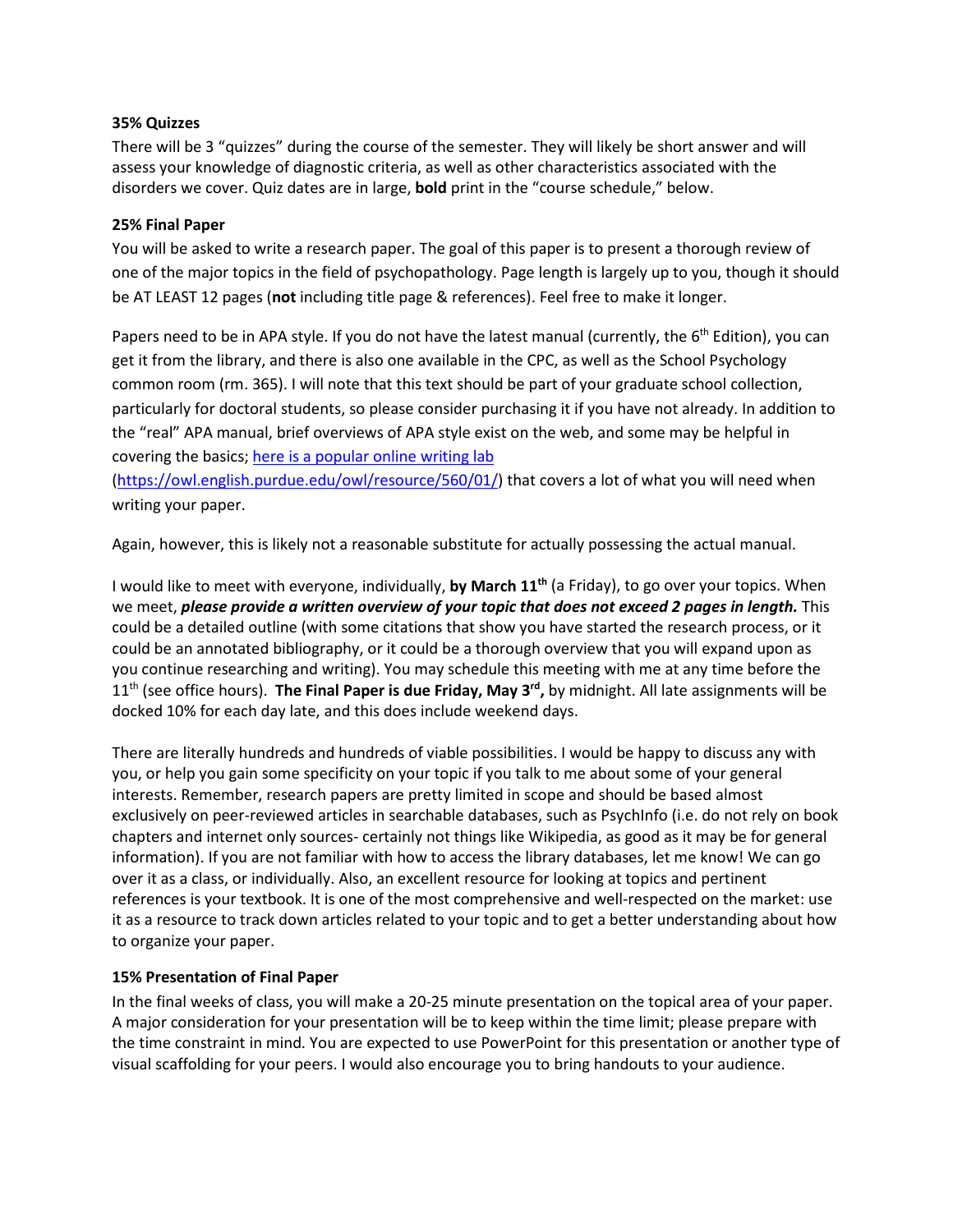### **15% Course Participation**

Thoughtful questions and relevant comments on the topics at hand will be important for establishing that you have an understanding of the material in class and are being an active participant in the learning process (as stated before, for each reading, identify three [3] points of interest to you).

Of course, participation during in-class activities is also expected. These will vary, but could consist of activities such as informal case consultations in which you will receive a clinical case description and you will develop diagnostic hypotheses, or include in-class construction of basic treatment approaches.

### **10% Article Moderation**

Each of you will moderate on an empirical article relevant to that week's topic. Please choose an article from a peer-reviewed psychology journal. If you are unsure of which journals may be the most relevant/helpful, look at the titles of the journals in the readings I have assigned. As a rule, most journals that you will access through a PsychInfo database search will be peer reviewed. If you have doubts or questions, please ask me.

The topic of your article should be in line with the disorder/topic being covered that week (so, if your article falls during the week we are covering Depression, it should be on/related to that topic). Again, it should be empirical in nature. In other words, it should report on the results of empirical research, which informs us about the nature of the disorder, its assessment, or its treatment, etc. Besides looking research up in the electronic library databases (PsychInfo, Academic Search Premiere, PsycArticles, etc.), perusing the textbook for relevant cites, and looking at the citations in the reference lists of other related articles is often a very helpful route.

These presentations should be *brief* (10-15 minutes, plus some discussion time) and touch upon:

- Main research question(s)
- Methodological summary, including participants
- Results
- How these results inform our understanding of the particular disorder
- Any critique you feel is relevant

Although brief, you are expected to demonstrate a command of the article's content and relay its relevance to your colleague's in a professional manner. Additionally, it is expected that you accompany your brief presentation with a handout that succinctly covers the above areas. Use of headings on your handouts is expected and helps make the information clearer for others. Be prepared to moderate a discussion with, and/or field questions from, your colleagues as well.

# **Course Guidelines**

### **Disability modifications**

The University of Montana assures equal access to instruction through collaboration between students with disabilities, instructors, an[d Disability Services for Students.](http://www.umt.edu/dss/) If you think you may have a disability adversely affecting your academic performance, and you have not already registered with Disability Services, please contact Disability Services in Lommasson Center 154 or call 406.243.2243. I will work with you and Disability Services to provide an appropriate modification.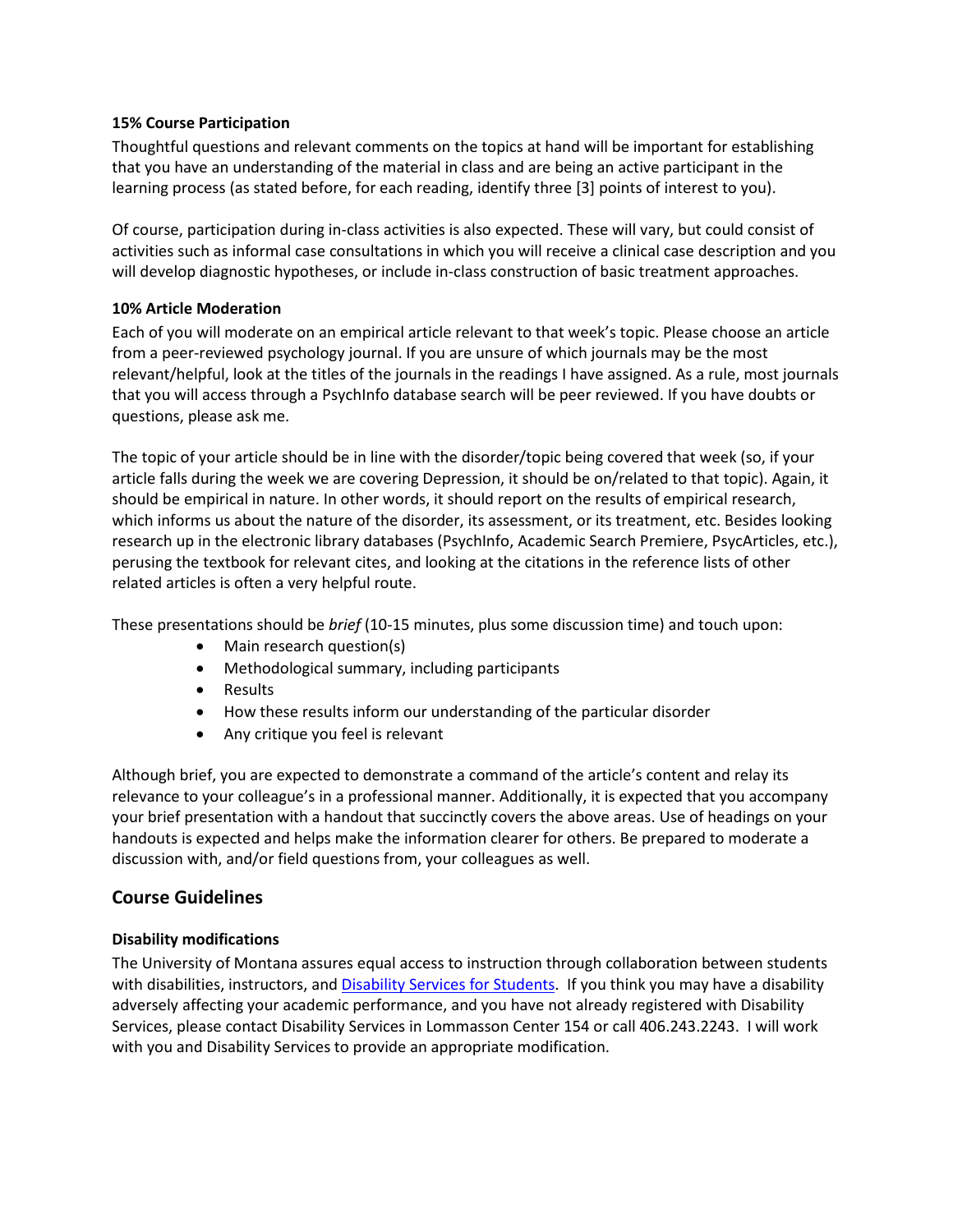#### **Academic Misconduct**

You are expected to adhere to the university's [Student Conduct Code](http://www.umt.edu/vpsa/policies/student_conduct.php) with regard to academic integrity. Academic misconduct in this course will result in an academic penalty commensurate with the offense as well as possible disciplinary action by the university. You will certainly want to be familiar with what constitutes plagiarism so that you do not inadvertently (or otherwise!) make that violation.

#### **Incompletes**

Departmental and university policies regarding incompletes do not allow changing "incomplete" grades after one year has passed since the "I" was granted.

### **Credit/No Credit**

This course is not available to take as Credit/No Credit.

#### **Drops**

Instructor permission is required to drop this course once the 15<sup>th</sup> day of instruction has passed.

### **Course Schedule**

#### **Week 1 (1/26 & 1/28)**

What is disorder/abnormal? What affects rates of Psychopathology? Resilience and Risk.

#### **Tuesday:** Introduction/Syllabus

**Thursday:** What is disorder/abnormal? What affects rates of Psychopathology? Resilience and Risk.

• *Readings*

Chapter 1 of text

Werner, E. (2000). Protective factors and individual resilience. In J. P. Shonkoff & S. J. Meisels (Eds.), *Handbook of Early Childhood Intervention.* Cambridge: Cambridge University Press.

Wakefield, J. C. (1997). When is development disordered? Developmental psychopathology and the harmful dysfunction analysis of mental disorder. *Development and Psychopathology, 9,* 269- 290.

#### • *Recommended*

Lerner, R. M., Weiner, M. B., Arbeit, M. R., Chase, P. A., Agans, J. P., Schmid, K. L., & Warren, A. (2012). Resilience Across the Life Span (Chapter 12). Annual Review of Gerontology and Geriatrics, Volume 32, Number 1, pp. 275-299.

Bukowski, W.M., & Adams, R. (2005). Peer relationships and psychopathology: markers, moderators, mediators, mechanisms, and meanings. *Journal of Clinical Child and Adolescent Psychology, 34*, 3-10.

Leventhal, T., & Brooks-Gunn, J. (2000). The neighborhoods they live in: The effects of neighborhood residence on child and adolescent outcomes. *Psychological Bulletin, 126*, 309- 337.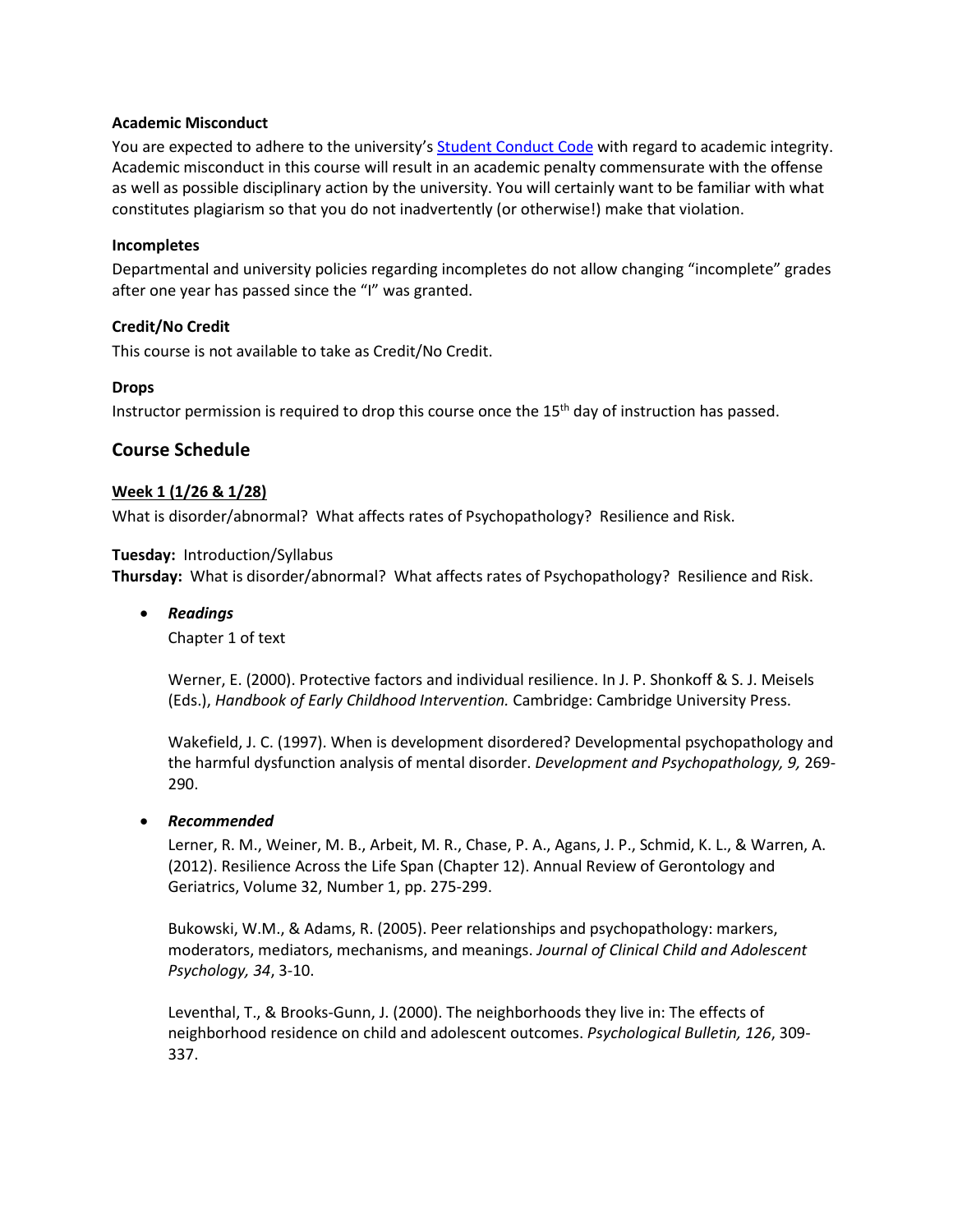Parker, J. G., & Asher, S. R. (1987). Peer relations and later personal adjustment: Are lowaccepted children at risk? *Psychological Bulletin, 102*, 357-389.

### **Week 2 (2/2 & 2/4)**

Etiological Factors in Childhood Psychopathology and the Developmental Psychopathology Perspective

**Tuesday:** Etiological Factors in Childhood Psychopathology and the Developmental Psychopathology Perspective

### • *Readings*

Ch 1 of text, continued

**IF AVAILABLE in TIME:** Kagan, J. (2014). Temperamental contributions to inhibited and uninhibited profiles. The Oxford Handbook of Developmental Psychology, Vol. 2: Self and Others. P. D. Zelazo (Ed) 142-164. New York, NY, US:Oxford University Press

Kagan, J. & Snidman, N. (1991). Temperamental factors in human development. American Psychologist, 46, 856-862.

Lahey, B.B., Van Hulle, C.A., Keenan, K., Rathouz, P.J., D'Onofrio, B.M., Rogers, J.L., & Waldman, I.D. (2008). Temperament and parenting during the first year of life predict future child conduct problems. *Journal of Abnormal Child Psychology, 36,* 1139-1158.

Sroufe, L.A. (1997). Psychopathology as an outcome of development. *Development and Psychopathology, 9*, 251-268.

**Thursday:** Diagnosis and Classification Issues, DSM-V, Educational (IDEA) Classification

### • *Readings*

DSM V – Introduction & Use of the Manual, etc.: pp. 5-25

Ch 1 of text, continued

Harris, M.J., Milich, R., Corbitt, E.M., Hoover, D.W., & Brady, M. (1992). Self-fulfilling effects of stigmatizing information on children's social interactions. *Journal of Personality and Social Psychology, 63*, 41-50.

Lilienfeld, S.O. (2003). Comorbidity between and within childhood externalizing and internalizing disorders: Reflections and directions. *Journal of Abnormal Child Psychology, 31*, 285-291.

### • *Please skim over this*

Segal, D. L., & Coolidge, F. L. (2001). Diagnosis and classification. In M. Hersen & V. B. Van Hasselt (Eds.), *Advanced abnormal psychology, second edition* (pp. 5-22). New York: Kluwer/Plenum.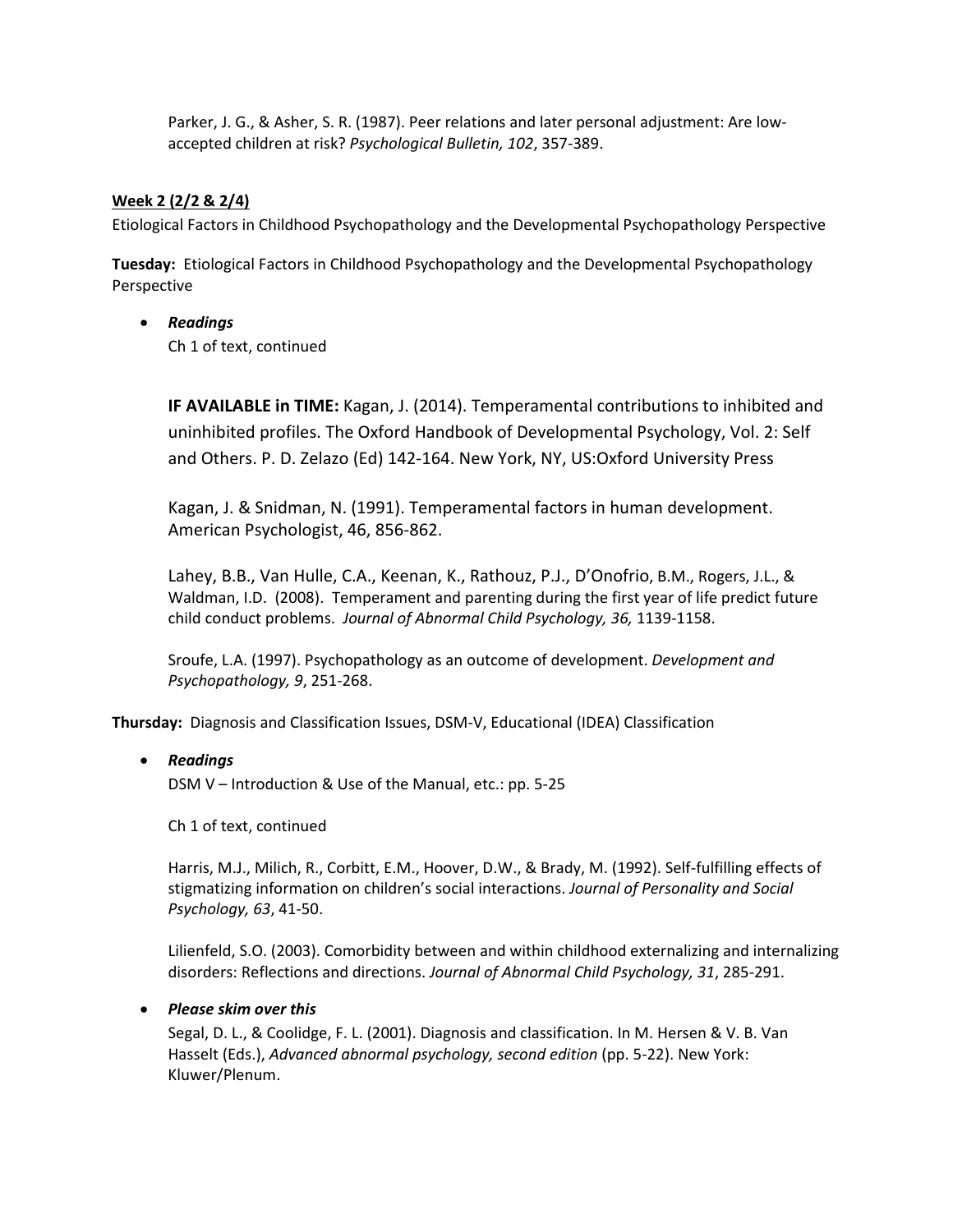Familiarize yourself with the disability categories that can be used in education. [Here is a reader](http://www.parentcenterhub.org/repository/categories/)[friendly link on general IDEA categories](http://www.parentcenterhub.org/repository/categories/) (http://www.parentcenterhub.org/repository/categories/)

### • *Recommended*

Achenbach, T. M., (2005). *Advancing Assessment of Children and Adolescents: Commentary on Evidence-Based Assessment of Child and Adolescent Disorders*. Journal of clinical Child and Adolescent Psychology, 34, p541-

Angold, A., Costello, E. J., Farmer, E. M. Z., Burns, B. J., & Erkanli, A. (1999). Impaired but undiagnosed. *Journal of the American Academy of Child and Adolescent Psychiatry*, 38, 129-137.

Reiss, D., & Neiderheiser, J. (2000). The interplay of genetic influences and social processes in developmental theory: Specific mechanisms are coming into view. *Development and Psychopathology, 12*, 357-374.

Rounsaville, B. J., Alarcón, R. D., Andrews, G., Jackson, J. S., Kendell, R. E., & Kendler, K. (2003). Basic nomenclature issues for DSM-V. In D. J. Kupfer, M. B. First, & D. A. Regier (Eds.), *A Research Agenda for DSM-V* (pp. 1-30). Washington, DC: American Psychiatric Association.

Rutter, M., Dunn, J., Plomin, R., Simonoff, E., Pickles, A., Maughan, B., Ormel, J., Meyer, J., & Eaves, L. (1997). Integrating nature and nurture: Implications of person-environment correlations and interactions for developmental psychopathology. *Development and Psychopathology, 9*, 335-364.

Rutter, M., Kim-Cohen, J., & Maughan, B. (2006). Continuities and discontinuities in psychopathology between childhood and adult life *Journal of Child Psychology and Psychiatry, 47,* 276–295.

### **Week 3 (2/9 & 2/11) NOTE: I will be at the NASP conference this week** ADHD

**Tuesday:** ADHD: Guest Speaker, Dr. Laura Kirsch

• **Readings**

Ch. 2 of text

DSM-V, pp. 59-66

Molitor, S. J., Langberg, J. M., Bourchtein, E., Eddy, L. D., Dvorsky, M. R., & Evans, S. W. (2016, January 18). Writing Abilities Longitudinally Predict Academic Outcomes of Adolescents With ADHD. *School Psychology Quarterly*. Advance online publication. http://dx.doi.org/10.1037/ spq0000143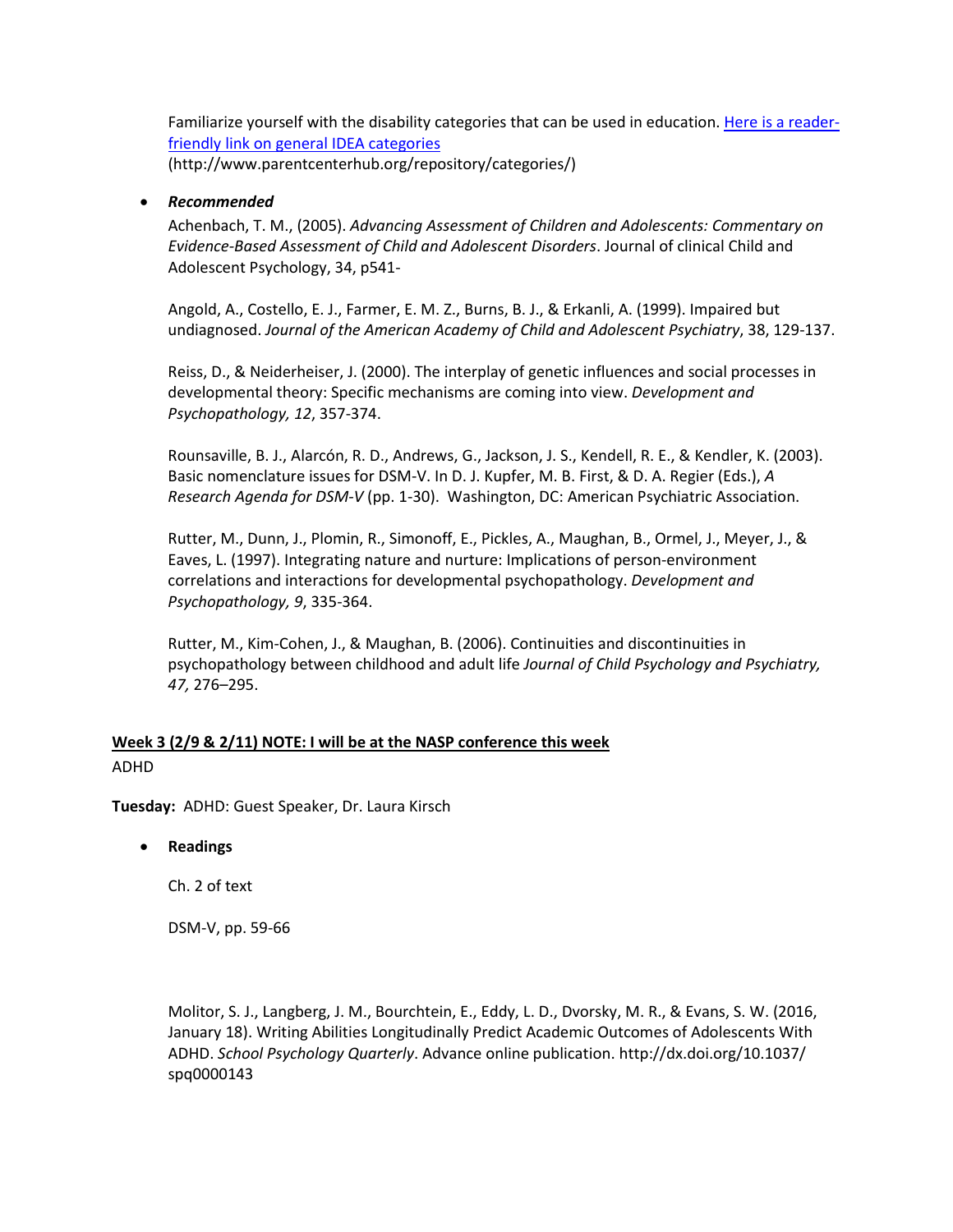Chen, M., Seipp, C. & Johnston, C. (2008). Mothers' and Fathers' Attributions and Beliefs in Families of Girls and Boys with Attention-Deficit/Hyperactivity Disorder. *Child Psychiatry & Human Development, 39*, 85-99.

### • *Recommended*

MTA Cooperative Group (2009). The MTA at 8 years: Prospective follow-up of children treated for combined-type ADHD in a multi-site study. *Journal of the American Academy of Child and Adolescent Psychiatry, 38,* 129-137

MTA Cooperative Group (1999). A 14-month randomized clinical trial of treatment strategies for attention-deficit/hyperactivity disorder. *Archives of General Psychiatry, 56,* 1073-1086.

Conners, et al. (2001). Multimodal treatment of ADHD in the MTA: an alternative outcome analysis. *Journal of the American academy of child and adolescent psychiatry, 40,* 159-167.

Pelham, W. (1993). Pharmacotherapy for children with attention deficit hyperactivity disorder. *School Psychology Review, 22,* 199-227.

Snyder, J. Prichard, J., Schrepferman, L., Patrick, M.R., & Stoolmiller, M. (2004). Child impulsiveness-inattention, early peer experiences, and the development of early onset conduct problems. *Journal of Abnormal Psychology, 32,* 579-594.

**Thursday:** Guest Speaker: Cameo Stanick, PhD

### • *Readings*

Looby, A. (2008). Childhood attention deficit hyperactivity disorder and the development of substance use disorders: Valid concern or exaggeration? *Addictive Behaviors, 33,* 451-463

Pelham, W.E., Fabiano, G.A., & Massetti, G.M. (2005). Evidence-based assessment of attention deficit hyperactivity disorder in children and adolescents. *Journal of Clinical Child and Adolescent Psychology, 34*, 449-476.

#### Week 4 (2/16 & 2/18)

#### **Conduct and Oppositional Problems**

### **Tuesday:**

• *Readings*

Ch. 3 of text

DSM-V, pp. 461-475

Bushman, B. et al., (2016). Youth violence: What we know and what we need to know. *American Psychologist, Vol. 71, No. 1,* 17-39.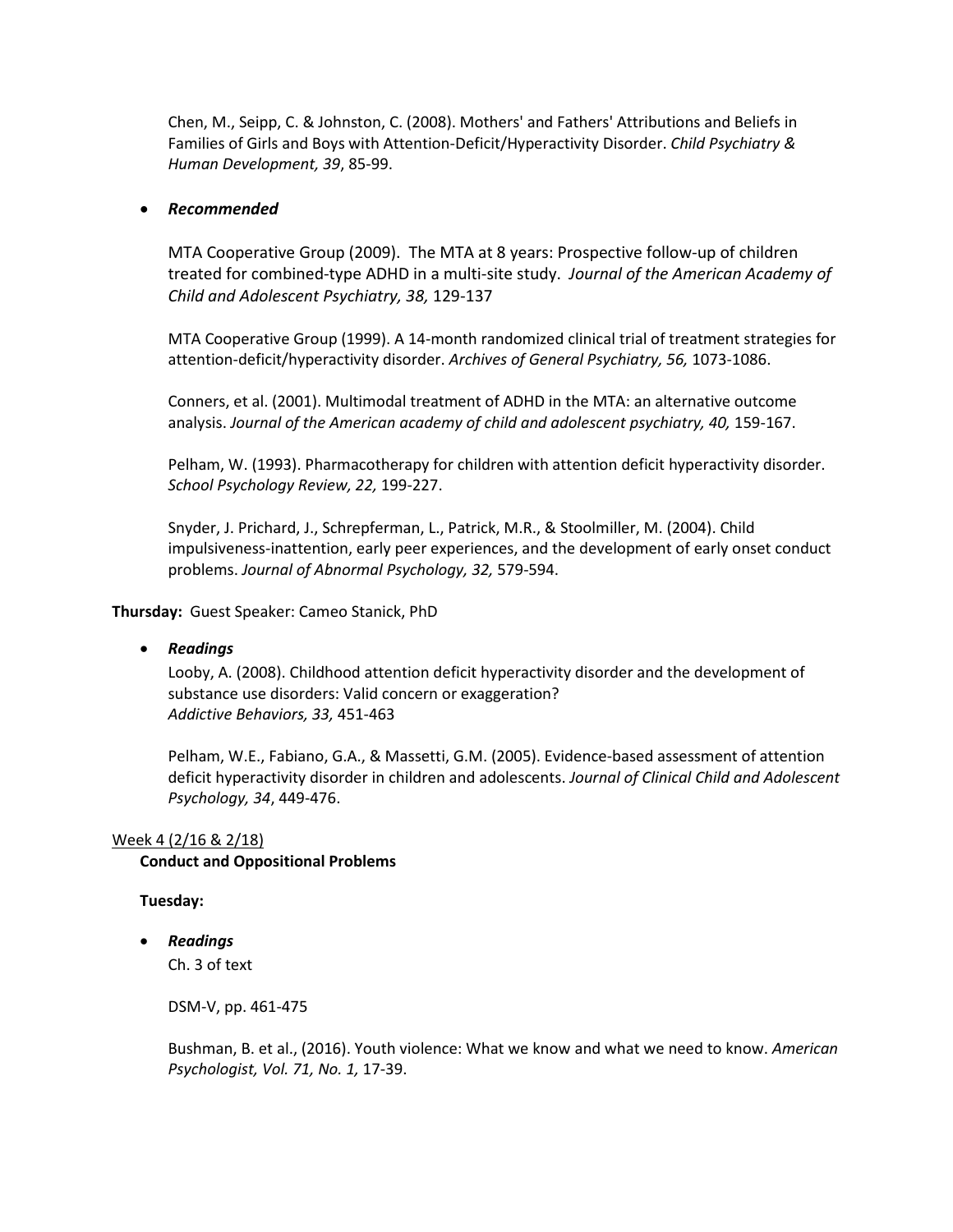Dodge, K. A., Lochman, J. E. Harnish, J. D. & [Bates, J. E,](http://www-md3.csa.com/ids70/p_search_form.php?field=au&query=bates+john+e&log=literal&SID=f5d57d346b89d37d89b772968a93530e) (1997). [Reactive and proactive aggression](http://www-md3.csa.com/ids70/view_record.php?id=4&recnum=96&SID=f5d57d346b89d37d89b772968a93530e)  [in school children and psychiatrically impaired chronically assaultive youth.](http://www-md3.csa.com/ids70/view_record.php?id=4&recnum=96&SID=f5d57d346b89d37d89b772968a93530e) *Journal of Abnormal Psychology, 106*, 37-51.

### • *Recommended*

Byrd, A. L., Loeber, R., & Pardini, D. A. (2011). Understanding desisting and persisting forms of delinquency: the unique contributions of disruptive behavior disorders and interpersonal callousness. Journal of Child Psychology and Psychiatry, doi:10.1111/j.1469-7610.2011.02504.x

Compton, K., Snyder, J., Schrepferman, L., Bank, L., & Shortt, J. W. (2003). The contribution of parents and siblings to antisocial and depressive behavior in adolescents: A double jeopardy coercion model. *Development and Psychopathology, 15,* 163-182.

deWied, M., Goudena, P.P., Matthys, W. (2005). Empathy in boys with disruptive behavior disorders. *Journal of Child Psychology and Psychiatry, 46*, 867–880

Frick, P. J., & Morris, A. S. (2004). Temperament and developmental pathways to conduct problems. *Journal of Clinical Child and Adolescent Psychology, 33,* 54-68.

Galambos, N. L., Barker, E. T., & Almeida, D. M. (2003). Parents *do* matter: Trajectories of change in externalizing and internalizing problems in early adolescence. *Child Development, 74,* 578- 594.

Loeber, R., & Stouthamer-Loeber, M. (1998). Development of juvenile aggression and violence: Some common misconceptions and controversies. *American Psychologist, 53*, 242-259.

Moffitt, T. E., Arseneault, L. J., Sara R., et al. (2008). Research Review: DSM-V conduct disorder: Research needs for an evidence base. *Journal of Child Psychology & Psychiatry,49*, p.3-33.

Salmivalli, C., & Kaukiainen, A. (1999). Self-evaluated self-esteem, peer-evaluated self-esteem, and defensive egotism as predictors of adolescents' participation in bullying situations. *Personality & Social Psychology Bulletin, 25*(10)

**Thursday:** Text and articles, Continued**; Article Presentation:** Sydnee

### **Week 5 (2/23 & 2/25)**

Anxiety;

**Tuesday:** Reminder: If you have not yet talked to me about your paper topic, please do so by 3/17/16 (next Thursday); **Article Presentation:** Veronica

• *Readings*

Vasey, M. W., El-Hag, N. & Daleiden, E. L. (1996). Anxiety and the Processing of Emotionally Threatening Stimuli: Distinctive Patterns of Selective Attention among High- and Low-Test-Anxious Children. *Child Development*, 67, 1173-1185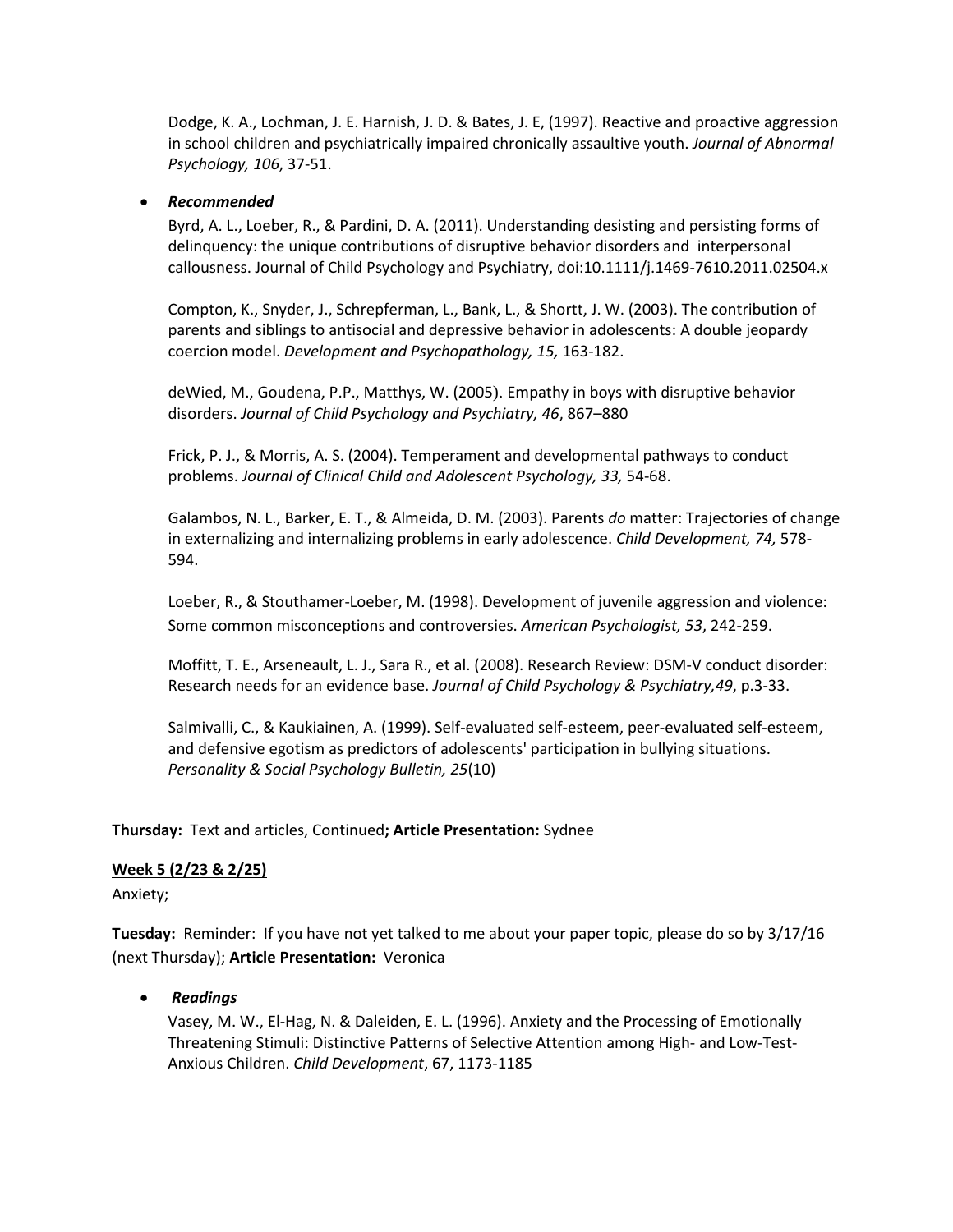Stark, K.D., Humphrey, J.L., Livingston, R., & Christopher, J. (1993). Cognitive, behavioral, and family factors in the differentiation of depressive and anxiety disorders during childhood. *Journal of Consulting and Clinical Psychology, 61*, 878-886.

### • *Recommended*

Brady, E. U. & Kendall, P. C. (1992). Comorbidity of anxiety and depression in children and adolescents*. Psychological Bulletin, 111,* 244-255.

Yeganeh, R., Beidel, D.C., & Turner, S.M. (2006). Selective mutism: More than social anxiety? *Depression and anxiety, 23*, 117-123.

# **Thursday: QUIZ #1 (I am out of town doing a training. A proctor (Ms. Laura Ambrose) will be present)**

• *Readings* read Ch. 10 on PTSD

### **Week 6 (3/1 & 3/3)**

Anxiety Disorders & Mood Disorders

**Tuesday:** Anxiety, Cont., Treatment Approaches for Anxiety (or, anxiety basics, cont.), PTSD basics

• *Readings*

Friedberg, R. D. & McClure, J. M. Text, Ch. 12: Working With Anxious Children and Adolescents

Yeo, L. S., Goh, V. G., & Liem, G. A. (2016). School-based intervention for test anxiety. *Child Youth Care Forum, 45:1,* 1-17. DOI 10.1007/s10566-015-9314-1

### **Thursday:** Mood Disorders; **Article Presentation:** Ka

• *Readings*

Ch. 5

DSM-V, pp. 155-171

Abramson, L, Metalsky, G. I., & Alloy, L. B. (1989). Hopelessness Depression: a theory based subtype of depression. *Psychological Review, 96,* 358-372.

Block, J. H., Gjerde, P. F., & Block, J. H. (1991). Personality antecedents of depressive tendencies in 18-year-olds: A prospective study. *Journal of Personality and Social Psychology, 60*, 726-738

### **Week 7 (3/8 & 3/10)**

Mood Disorders, cont.

### **Tuesday: Article Presentation:** Eliza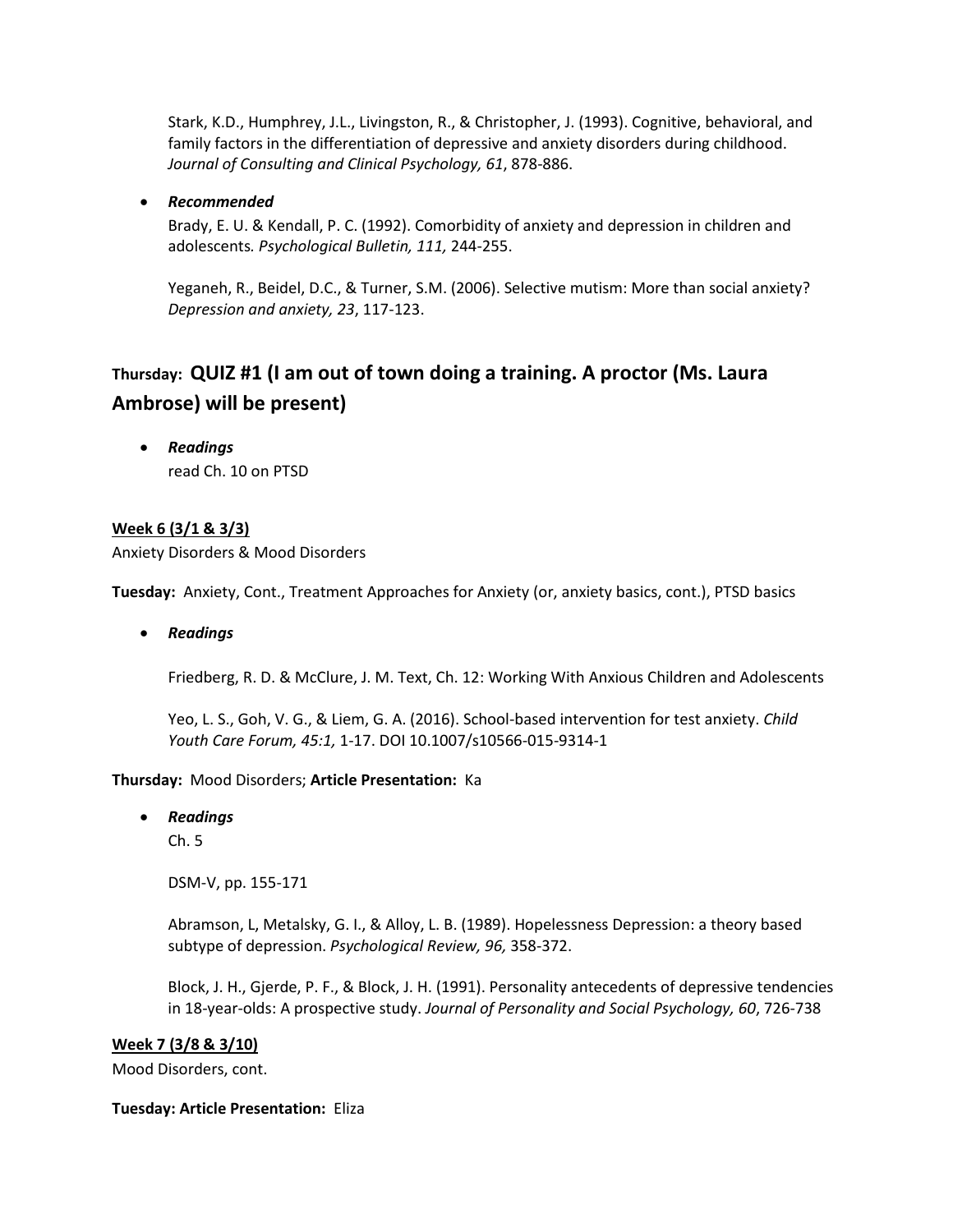### • *Readings*

Weisz, Francis, & Bearman (2010). Assessing secondary control and its association with youth depression symptoms. *Journal of Abnormal Child Psychology.*

### **Thursday: Article Presentation:** Tiffany

### • *Readings*

Ch. 6 of your text (Pediatric Bipolar)

Yen, S. et al., (2015). The influence of comorbid disorders on the episodicity of bipolar disorder in youth. *Acta Psychiatirca Scandinavica,* 1-11. DOI: 10.1111/acps.12514.

### • *Recommended*

Youngstrom, E.A., Findling, R.L., Youngstrom, J.K., & Calabrese, J.R. (2005). Toward an evidencebased assessment of pediatric bipolar disorder*. Journal of Clinical Child and Adolescent Psychology*, 34, 433-448.

Klein, D.N., Dougherty, L.R., & Olino, T.M. (2005). Toward guidelines for evidence-based assessment of depression in children and adolescents. *Journal of Clinical Child and Adolescent Psychology*, 412-432.

Watson, T. S. & Robinson, S. L. (1998). A Behavior Analytic Approach for Treating Depression. In T. S. Watson & F. M. Gresham (Eds.), *Handbook of child behavior therapy*. New York: Plenum Press

### **Week 8 (3/15 & 3/17)**

Intellectual Disability

### **Tuesday**

• *Readings* Ch. 13 of text

DSM-V, pp. 33-41

### **Thursday: QUIZ #2**

### **Week 9 (3/22 & 3/24)**

Substance Use Disorders:

### **Tuesday:** Article Presentation: **Danielle**

#### **Readings**

Ch. 4 of text

DSM-V, pp. 483-589, but mainly read 483-497.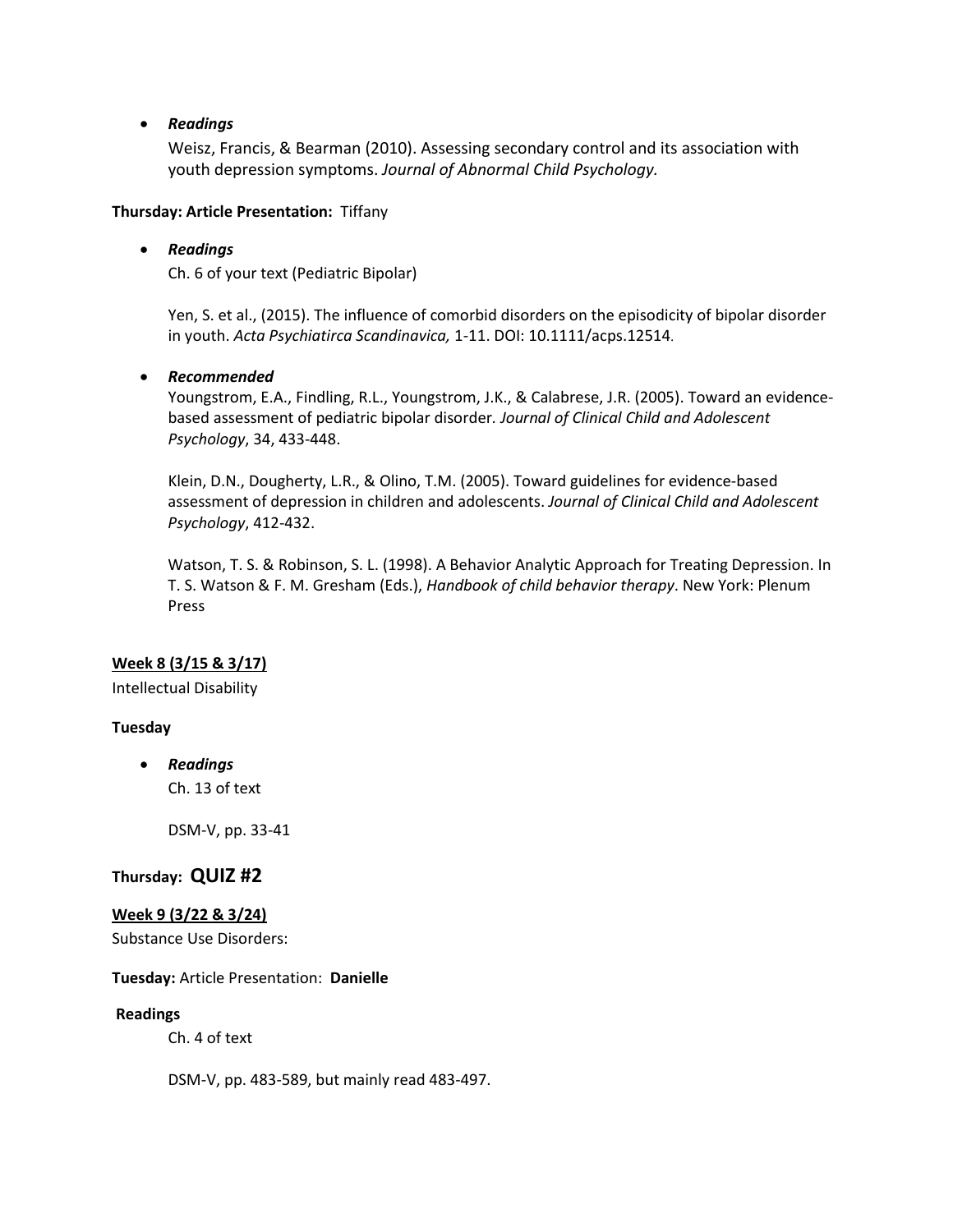Ridenour, T. A., Cottler, L. B., Compton, W. M., Spitznagel, E. L., & Cunningham-Williams, R. M. (2003). Is there a progression from abuse disorders to dependence disorders? *Addiction, 98,* 635-644

Winters, Martin, & Chung (2011). Substance use disorders in DSM-V when applied to adolescents. *Addiction, 106*, 882-884.

**Thursday:** Health Related Disorders; **Article Presentation:** Miki

### • *Readings*

Ch. 19 of your text (main focus on Elimination Disorders, but read entire chapter)

DSM-V, pp. 355-360

Friman, P. & Jones, K. M. (1998). Elimination Disorders in Children. In T. S. Watson & F. M. Gresham (Eds.), *Handbook of child behavior therapy*. New York: Plenum Press.

Brown et al. (2007). Elimination Disorders (Chapter 12). In Childhood Mental Health Disorders: Evidence Base and Contextual Factors for Psychosocial, Psychopharmacological, and Combined Interventions. Washington DC: APA.

### **Week 10 (3/29 & 3/31)**

Autism Spectrum Disorder

#### **Tuesday: Article Presentation:** Hannah

• *Readings* DSM-V, pp. 50-59

Ch. 11 of text

[Rogers, S.](http://www-ca2.csa.com/ids70/p_search_form.php?field=au&query=rogers+sally+j&log=literal&SID=9e9ece536cfe0ba38f28392278df96ef) J. & [Ozonoff, S.](http://www-ca2.csa.com/ids70/p_search_form.php?field=au&query=ozonoff+sally&log=literal&SID=9e9ece536cfe0ba38f28392278df96ef) (2005)[. Annotation: What do we know about sensory dysfunction in](http://www-ca2.csa.com/ids70/view_record.php?id=10&recnum=4&SID=9e9ece536cfe0ba38f28392278df96ef)  autism? A critical review [of the empirical evidence.](http://www-ca2.csa.com/ids70/view_record.php?id=10&recnum=4&SID=9e9ece536cfe0ba38f28392278df96ef) *Journal of Child Psychology and Psychiatry, 46,* 1255-1268.

Ozonoff, S., Iosif, A., Baguio, F., Cook, I., Moore Hill, M., Hutman, T., et al. (2010). A prospective study of the emergence of early behavioral signs of autism. *Journal of the American Academy of Child & Adolescent Psychiatry, 49,* 256-266.

#### **Thursday: Article Presentation:** Heather

### • *Readings*

Ch. 11, cont.

Lovaas, I. (1987). Behavioral treatment and normal educational and intellectual functioning in young autistic children. *Journal of Consulting & Clinical Psychology, 55,* 3-9.